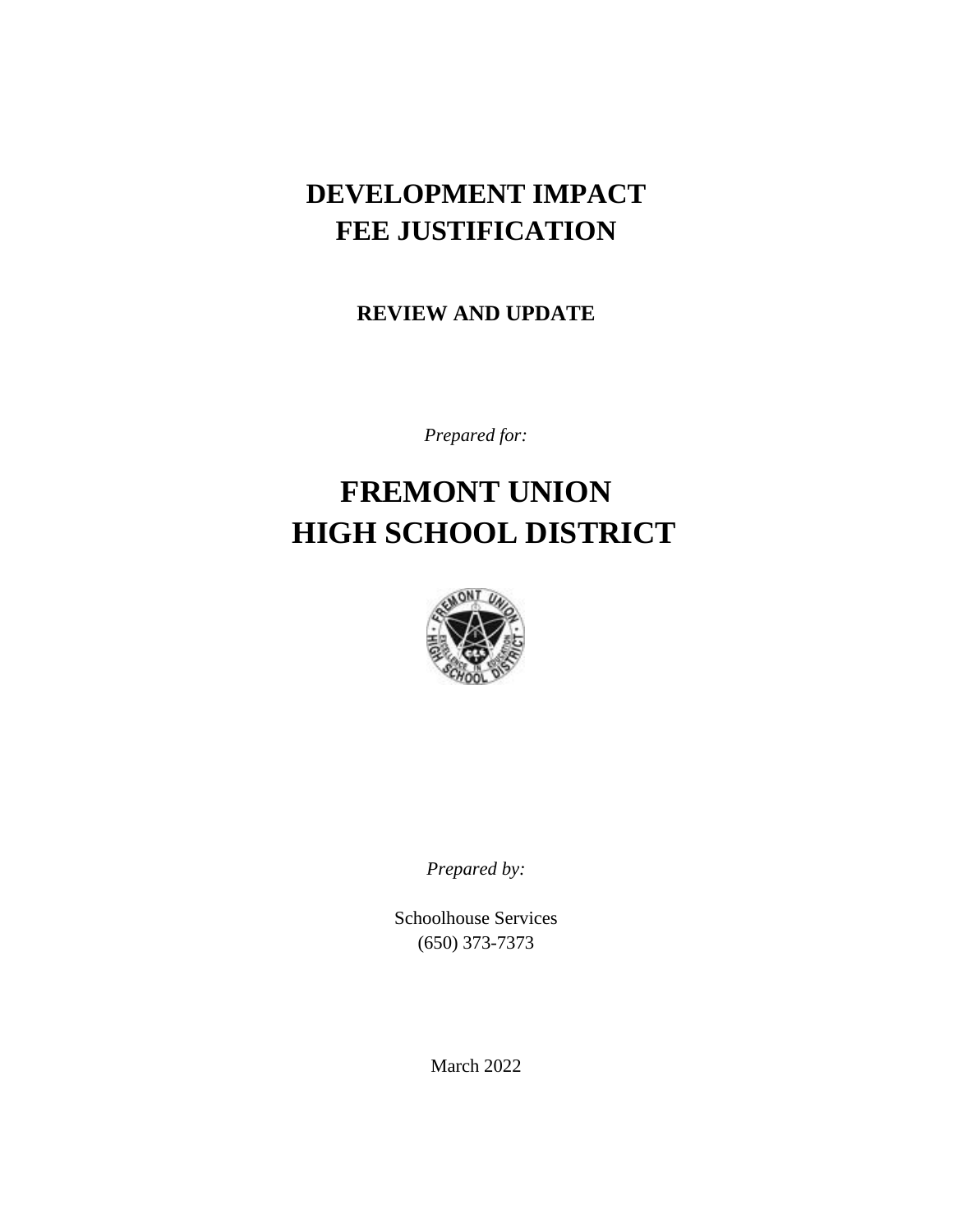# **INTRODUCTION**

Fremont Union High School District levies development fees under Sections 17620 and 17621 of the California Education Code. In accordance with legislative guidelines, the State Allocation Board (SAB) has reviewed the maximum level of school facilities impact fees allowed per these code sections with the intent to adjust them for inflation in construction costs over the last two years. The Board's review found that, after years of less than typical inflation, costs escalated significantly, especially in 2021. The indices used to measure inflation indicated that the maximum for the fees that can be charged to developers until the next adjustment, essentially for calendar years 2022 and 2023, should be increased to the following amounts:

| K-12 Maximum Fee Amounts               |        |
|----------------------------------------|--------|
| <b>Residential Construction</b>        | \$4.79 |
| Commercial and Industrial Construction | \$0.78 |

Where an elementary district and a high school district both serve an area, the districts must agree on an appropriate sharing of the maximum fee amounts. Per existing fee sharing agreements with its feeder school districts, Fremont Union High School District (FUHSD) can levy up to 40% or 38% of the maximum fees, depending on the elementary district boundaries within which the development will occur. In the Cupertino Union School District (CUSD) 60% remains available to CUSD and in the Sunnyvale Union School District (SUSD) 62% remains available to SUSD. (The terms of the fee agreements vary slightly.) The new maximum fee levels, as well as the CUSD and SUSD share levels, are shown below:

|                                 |        | Fremont Union High Fremont Union High |                              |
|---------------------------------|--------|---------------------------------------|------------------------------|
|                                 | Total  | <b>School District Share</b>          | <b>School District Share</b> |
|                                 |        | (with CUSD)                           | (with SUSD)                  |
| <b>Residential Construction</b> | \$4.79 | \$1.92                                | \$1.82                       |
| Commercial and Industrial       | \$0.78 | \$0.31                                | \$0.30                       |
| Construction                    |        |                                       |                              |

Schoolhouse Services prepared a comprehensive Fee Justification Report for the Fremont High Union School District dated March 2016. It provides documentation of the District's justification for residential and commercial/industrial (i.e., non-residential buildings) development impact fees. FUHSD contracted with Schoolhouse to review this report, to consider whether circumstances have changed to an extent that a new comprehensive justification report is required, and to describe the effects of the SAB's changes on the District's fee levies.

The circumstances regarding the impacts of development on school facilities can be summarized as follows. Housing development in the city has been increasing. New laws have been passed, and others are being considered, that require cities to approve projects that would not have been otherwise approved. California Senate Bill 35 (SB35) has requirements for Cupertino to achieve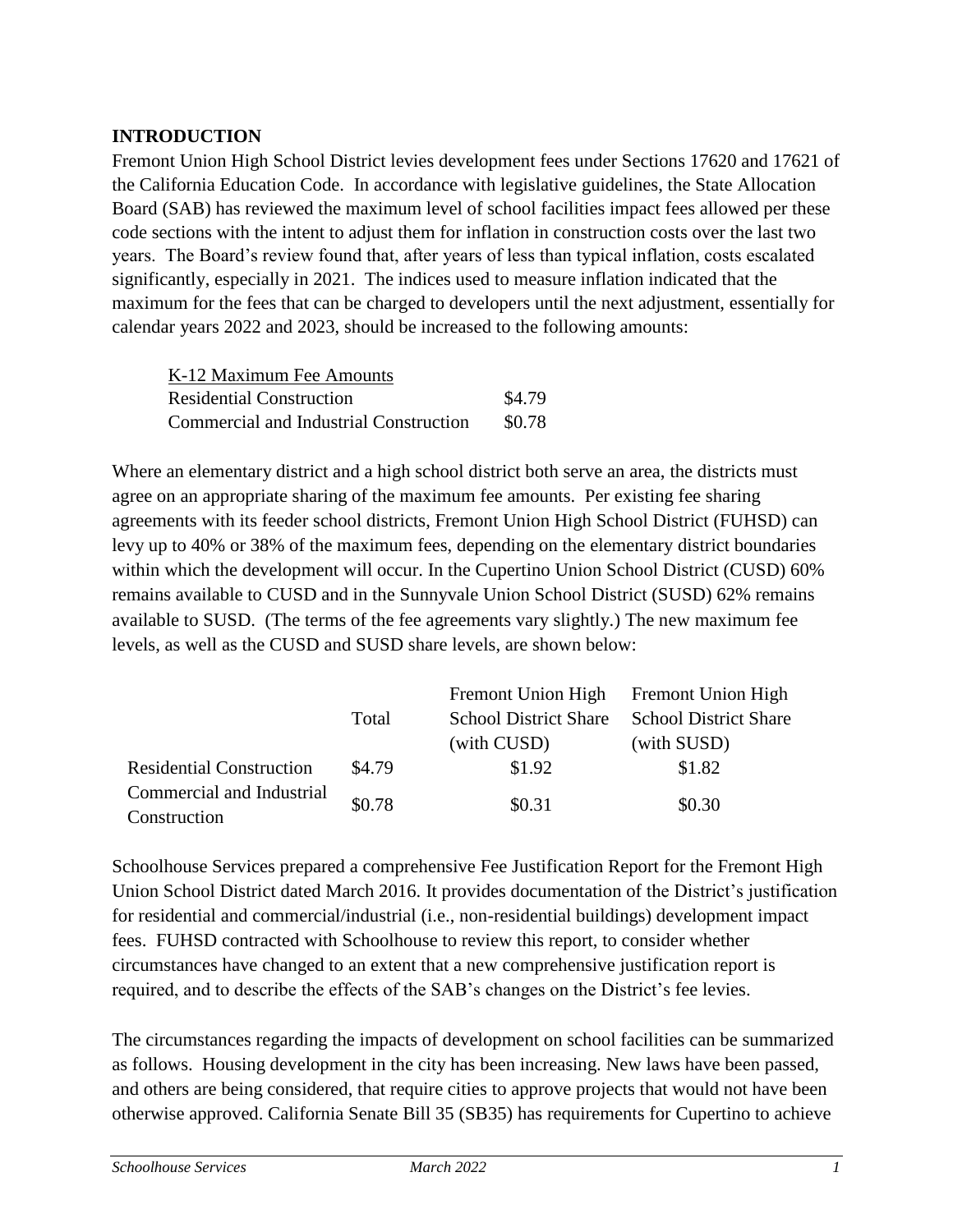State-mandated new housing levels. The District's most recent enrollment projections consider these changes, while also accounting for changing demographics that may affect the student generation rates in both new and existing housing.

District enrollment is projected to decline but, given the impact of the covid epidemic, it is difficult to trend current enrollment into the future. Changes in available classrooms have also occurred since the 2016 comprehensive report. Voters passed a bond issue and the resultant funds have enabled the District to construct new facilities, allowing the District to accommodate a larger number of students. However, some schools still lack the desired enrollment capability.

Fee revenues will be used for varied types of projects. Some of the fee revenues are likely to be used to construct facilities that increase the enrollment capacities of these schools. This could be to construct additional classrooms and classroom support space (and in some situations to provide it in modular buildings). It can also be to provide additional capacity in the academic support facilities required, such as libraries, physical education facilities, cafeterias and generalpurpose rooms, administrative space, etc.

An increasing share of the projects will be refurbishing and replacing buildings that would otherwise not meet the standards of the District in coming years. This use of development fee revenues was recognized as legal when Government Code 66001(g) was amended specifically to recognize refurbishment of existing facilities as an appropriate use of fee revenues.

#### **Facilities Cost**

Recent capital projects within FUHSD provide information about the cost of refurbishing or replacing educational space to maintain enrollment capacity in the future. The projects included four classroom buildings, of which only one does not involve demolition of an older building. Another project involves the demolition of six classrooms. An equal number of planned projects involve renovation or replacement of space in buildings such as gym/field houses and cafeterias, some of which have a minority of the space devoted to classrooms.

The per square-foot cost of the four buildings are similar and averaged \$852 per square foot in 2020 dollars, \$710 per square foot in direct construction cost plus about 20% in associated costs such as architectural, fees, permits, etc. The SAB found that construction costs have escalated 17.45% over 2020 and 2021; this adjustment raises the average cost estimate to \$1,001 per square foot. Refurbishment in non-classroom building projects generally have higher per square foot costs. The cost of \$1,001 per square foot is conservatively used here as the basis for determining the capital cost impact of students from new development.

The California School Facility (CSF) program, which provides school construction grants to qualifying districts uses standards of 95 square feet per high school student. These size standards include space for academic support activities, such as libraries, assembly space (often general purpose), administrative offices, and cafeteria kitchen space. The CSF space standards are